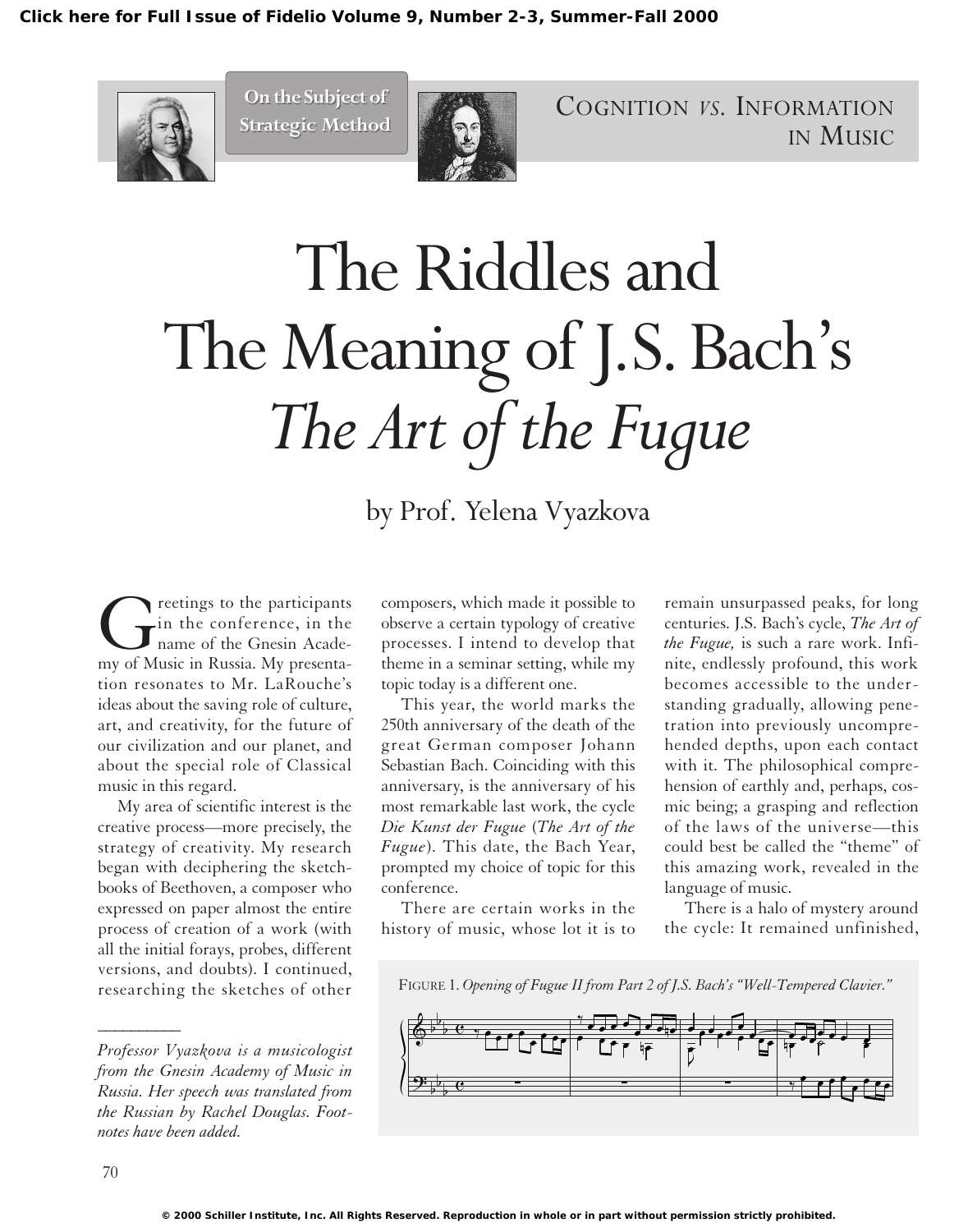



and the final fugue breaks off literally in mid-measure. In the autograph, at that point there is a notation by Bach's son: "[Working] on this fugue, where the name BACH enters in the countersubject, the composer died." Although this phrase is not accurate—Bach died almost eight months later—the impression made by this unfinished character, remains literally stunning: Death, unexpected and inexorable, interrupts the life and creative work of the great musical thinker and artist. . . .

If people could hear, understand, and take into themselves, what the great Bach said in his final work, the world would be a better and more perfect place—of that, I am absolutely convinced.

*The Art of the Fugue* is a cycle of fugues and canons, written on a single theme. As you know, a fugue is a polyphonic composition, in which

the main theme is introduced repeatedly in all the voices. All the voices are equal in weight. For example, see Figure 1. There, the theme has entered three times, in the various voices.

A canon is a more complex musical form, in which all the voices sing the same melody at once, but they enter in turn, with a certain delay. Here, for example, is the wellknown children's song, "Frère Jacques" [SEE Figure 2]. This is, of course, a more complex musical technique than a melody with accompaniment [SEE Figure 3].

Let us turn to the cycle. Its main theme sounds very serious [SEE Figure 4].

All of the fugues and canons are written in the same key.

This theme is characterized in the literature, with language ranging from "profoundly expressive" to

"colorless." Albert Schweitzer characterized it in the following strange and almost inaccurate way: "Really, this theme cannot be called interesting; it seems not to have been born of some intuitive genius, but rather invented for the sake of its subsequent thorough development and inversion. And yet, it transfixes the attention of anyone who hears it. A quiet world opens before us, a serious world, desert-like, deathly cold, colorless, gloomily without motion, it does not gladden or entertain. And yet, we cannot tear ourselves away from the theme."1

The only thing that can be called accurate here, are the following words: "And yet, it transfixes the attention of anyone who hears it." "And yet, we cannot tear ourselves away from the theme."

It seems to me, that this theme *was* born of intuitive genius, and that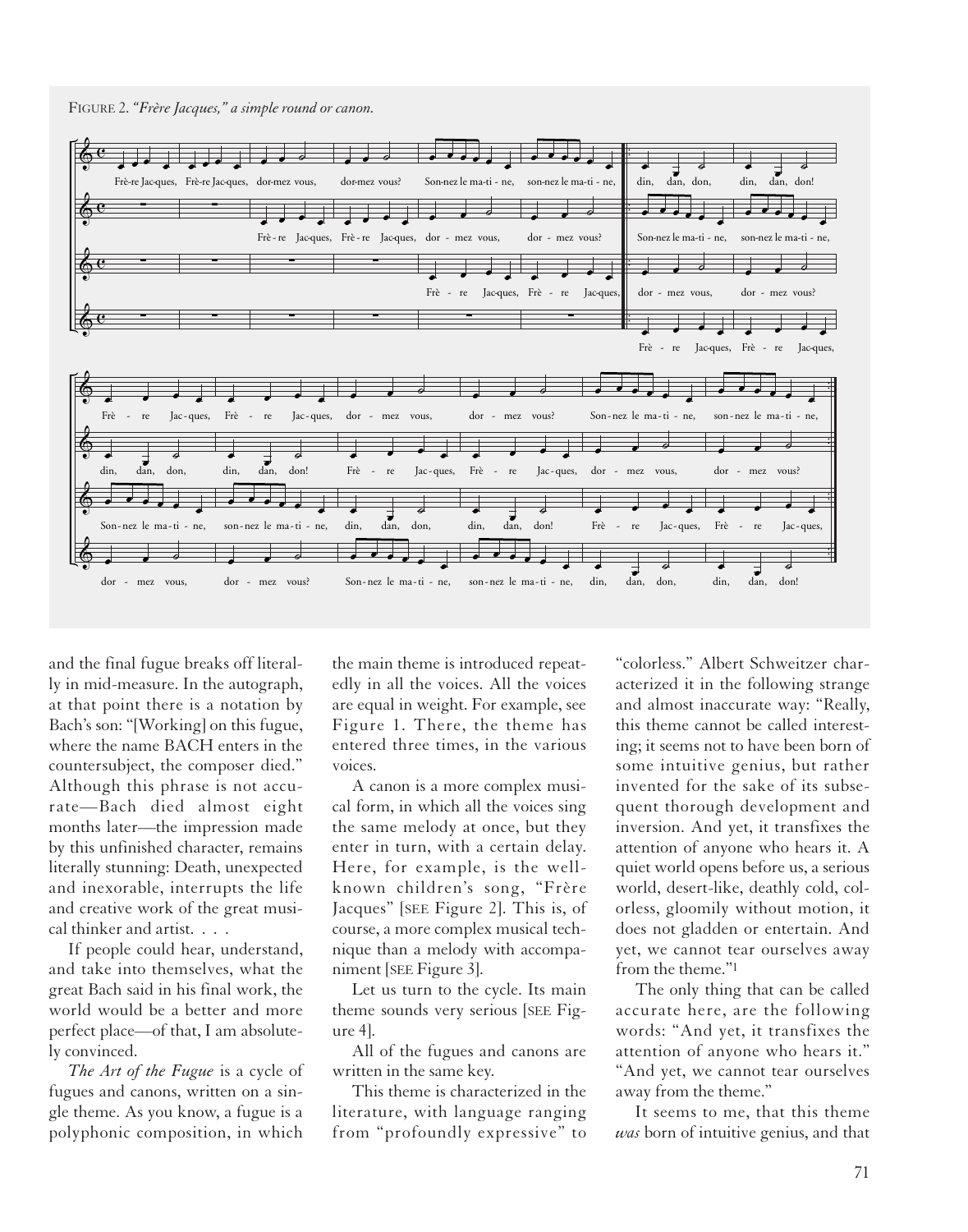there is profound meaning in its content (about which I shall speak, later).

Throughout the cycle, the theme is varied: Here is the form it takes in inversion (where the melody becomes like a mirror reflection: what went upwards, now goes downwards, and vice versa) [SEE Figure 5]. Please pay particular attention to this, because it is an important element to understand for some of the ideas I shall be developing.

There are also more complex melodic variations [SEE Figure 6].

It is known, that Bach took part in preparing the cycle for publication: He even produced (recopied, in calligraphy) some of the pages. One part of the cycle (Nos. 1-11) was numbered by him, while the other (from No. 12 to the Final Fugue) remained unnumbered. Nonetheless, I have found indirect evidence that Bach gave instructions for this part, as well. It is also evident, however, that at the last moment the publishers were left without his guidance, and then they included in the first, Original Edition (O.E.), all the material that Bach had left, related to this cycle, without regard for the order conceived by Bach.

This decision by the publishers had its pluses and its minuses. It is good, that in this way all the precious pages of Bach's music were preserved. It is bad, because total disorder arose in the sequencing of pieces in the second half of the cycle, violating the author's conception.

Ever since then, publishers and performers have been arbitrarily changing the order of the fugues and canons, while researchers attempt to restore the sequence as Bach conceived it. (How many versions have been proposed! Several pages in the multi-volume book by Walter Kolneder are devoted just to enumerating them.)

FIGURE 3. *Simple melody and accompaniment: "La donna è mobile" from Giuseppe Verdi's "Rigoletto."*



FIGURE 4. *Main theme of J.S. Bach's "The Art of the Fugue."*



FIGURE 5. *Inversion of main theme of J.S. Bach's "The Art of the Fugue."*



FIGURE 6. *Variations of main theme of J.S. Bach's "The Art of the Fugue."*

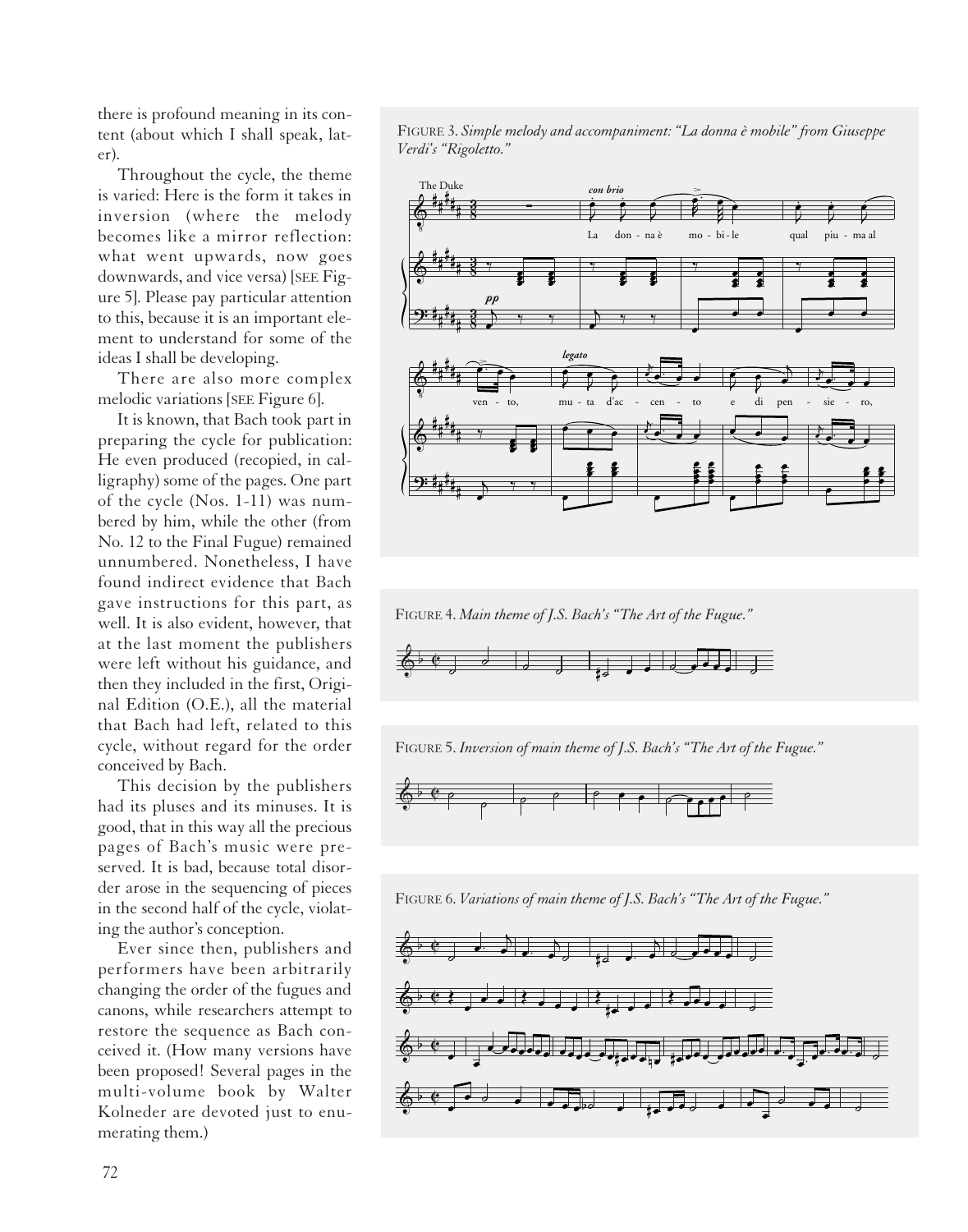TABLE I. *Ordering of pieces in "The Art of the Fugue."*

| No.                                                                                                                                                                                     | Part I<br>(follows<br>Original Edition)                                    |                                     | No.                          | Part II                                                                                                                                                                                 |                              | Orig.<br>Ed.               |  |  |  |
|-----------------------------------------------------------------------------------------------------------------------------------------------------------------------------------------|----------------------------------------------------------------------------|-------------------------------------|------------------------------|-----------------------------------------------------------------------------------------------------------------------------------------------------------------------------------------|------------------------------|----------------------------|--|--|--|
| $\mathbf{1}$<br>$\overline{2}$<br>3<br>$\overline{4}$                                                                                                                                   | The<br>Simple<br><b>Fugues</b>                                             | т<br>т<br>$_{\perp\Box}$<br>$\perp$ | 12/1<br>12/2<br>13/1<br>13/2 | 4-part Mirror Fugue (rectus)<br>4-part Mirror Fugue (inversus)<br>3-part Mirror and Counterfugue (rectus)<br>3-part Mirror and Counterfugue (inversus)<br>Variants of Fugue No. 10 ---- | т<br>$\perp$<br>т<br>$\perp$ | 12/24<br>$12/1$ $\sqrt{ }$ |  |  |  |
| 5<br>6<br>$\overline{7}$                                                                                                                                                                | <b>The</b><br>Counter-<br>fugues                                           | $\perp$<br>T.<br>т                  | 14<br>15<br>16<br>17         | <b>CANONS</b><br>in Augmentation and Inversion<br>at the Octave<br>at the Tenth<br>at the Twelfth<br>Two Fugues for 2 Claviers-<br>variants of Fugues No. 13, 1 & 2                     | т<br>$\perp$<br>$\perp$<br>т | same                       |  |  |  |
| 8<br>9<br>10<br>11                                                                                                                                                                      | <b>Triple Fugue</b><br>Double Fugue<br>Double Fugue<br><b>Triple Fugue</b> | $\perp$<br>т<br>$\perp$<br>T.       | 18                           | Unfinished (Quadruple)<br><b>Final Fugue</b>                                                                                                                                            | т<br>工门<br>(?)               |                            |  |  |  |
| $\perp$ = theme in inverted form<br>$T =$ theme in normal form                                                                                                                          |                                                                            |                                     |                              |                                                                                                                                                                                         |                              |                            |  |  |  |
| Non-repetition of the combination "T" and "L" within the same fugue group:<br>TTII<br>⊥ T T<br>$\perp$ T $\perp$ T<br>$T$ $\perp$ $T$ $\perp$<br>$\textbf{T} \perp \perp \textbf{T}$    |                                                                            |                                     |                              |                                                                                                                                                                                         |                              |                            |  |  |  |
| Main symmetry of the theme forms:<br>TITI TIIT.<br>(T and $\perp$ )<br>$\perp$ T T<br><b>Final Fugue</b>                                                                                |                                                                            |                                     |                              |                                                                                                                                                                                         |                              |                            |  |  |  |
| $\dot{\mathsf{T}}$ $\perp$ $\dot{\mathsf{T}}$ is the mirror form of the symmetry $\dot{\mathsf{T}}$ $\perp$ $\dot{\mathsf{T}}$ $\perp$ $-$ so-called "portable symmetry"<br>$(A - A^1)$ |                                                                            |                                     |                              |                                                                                                                                                                                         |                              |                            |  |  |  |

This question of the correct sequence, is identified in the literature as one of the most important. In order to imagine how important it is, consider an analogy: In a novel with a dense plot, would it be possible to change the order of the chapters? Could a work like *The Four Seasons* be performed in a different order, with summer coming directly after winter, and then spring, or with May being followed by December, and then August? Of course not. *The Art of the Fugue,* as Bach conceived it, has a remarkable dramatic composition: Bach leads the listener, logically, consistently, step-by-step developing

his thought. If Bach's ordering is violated, the cycle loses its wonderful organization, and becomes a free assemblage of pieces, which are beautiful, but not arranged into a single organism. A truly perfect dramatist such as Bach, could never permit such a thing.

I have been studying this amazing cycle for around thirty years. As a result of my research, I can substantiate solutions for all of the controversial questions "around" this cycle: the number of pieces, their ordering, and the significance of the concluding, unfinished fugue (which some authors do not even

consider to be a part of this cycle).

I have made a detailed analysis of the text of *The Art of the Fugue,* of its manuscript (which was, happily, published in Germany by H. Hoke), both from the standpoint of someone observing the creative process of the composer, and from the standpoint of a specialist in polyphony (counterpoint). The manuscript makes it possible to imagine, that you are as if present with the composer in his creative process, at the moment of creation. You see how he writes, and then corrects what he has written; it seems that the composition is finished, but then suddenly he adds two measures. This is an extremely engrossing task—to understand, why he did it this way, and not some other way, or what a new version gives, by comparison with the first draft, or why the fugues are ordered in the autograph, differently from their order in the finished cycle, even in the first part, which Bach sanctioned. Why are some of them written out in a strange way, not in succession, but one under the other?

I was very interested in trying to answer all of these questions, and it seems to me that, in the course of thirty years, I have managed to understand something. It is striking, that Bach's text contains answers to all the questions: It is necessary only to study it very closely.

For example, the unusual names of the fugues help to answer the question of the ordering: Bach does not call them fugues, but "counterpoints." This means that it is necessary to research the species of counterpoint, and to understand the logic of their succession. After the works of the Russian composer and scholar S.I. Taneyev, this is not difficult to do: It is quite possible to avoid the type of subjective factor, which played a role in the judgment of previous researchers. In other cases, and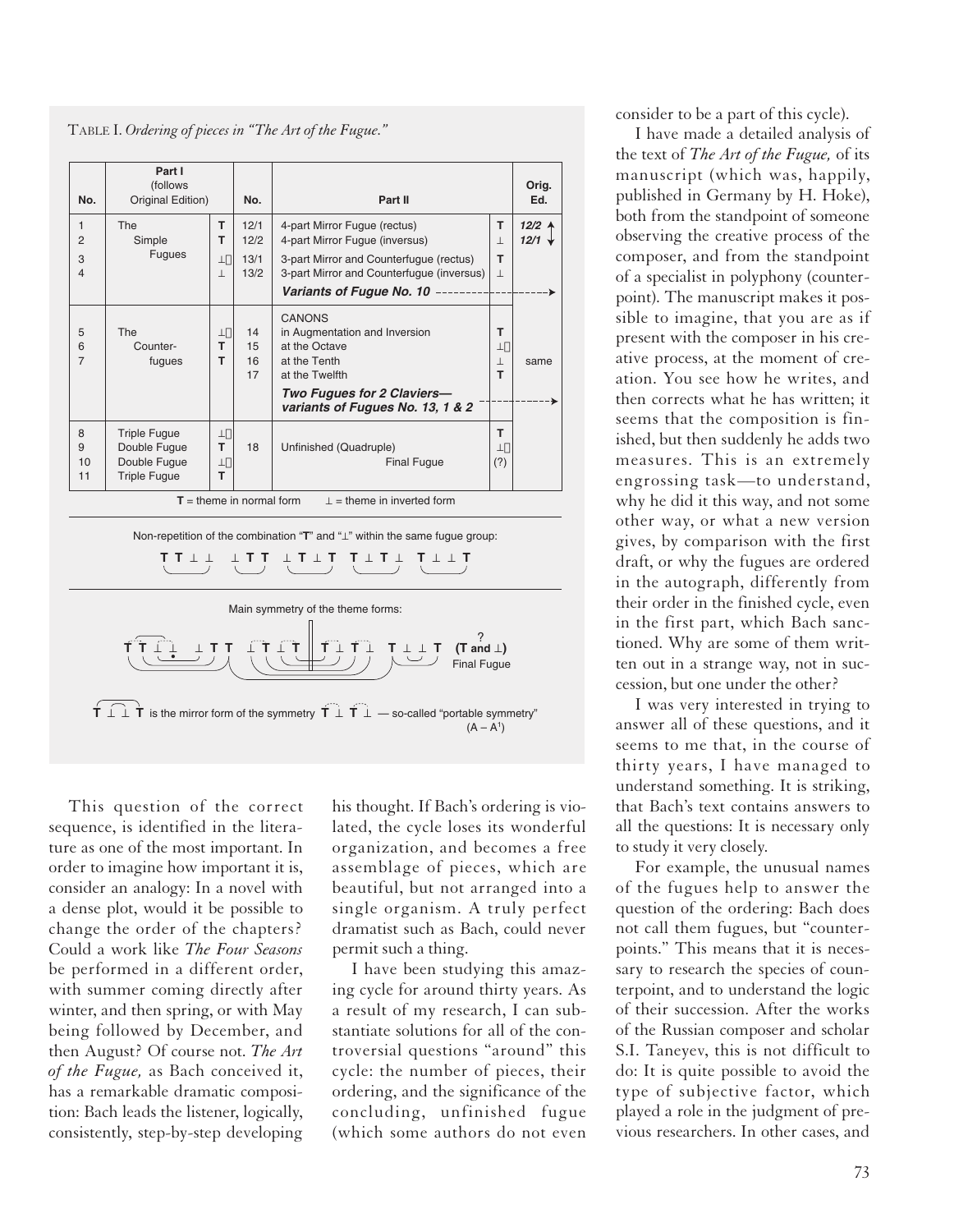even certain mistakes during publication, suggest answers to controversial questions.

I won't exhaust you with the details of this analysis, but will just show you in this table [SEE Table I] what I have observed, namely, that only slight changes are required in the Original Edition, in order to turn it into a cycle, corresponding to Bach's conception. (I should explain, that the majority of scholars are of another opinion. They consider the second half of the cycle to be totally wrong—they put the canons before the mirror fugues, and distort the ordering within the groups.) I have been able to find indirect evidence, that while preparing the cycle for publication, Bach was giving instructions to his assistants almost until the last moment. Therefore, any rearrangement is a violation of the will of the author.

There are six groups of fugues in the cycle. The sixth "group" consists of the unfinished, Final Fugue, which would have been a very big fugue. I should say that this "six" is not just picked out of a hat. With Bach, no number is devoid of meaning.

In the table, you can see the errors in the second half of the cycle. There is an extra fugue, which is a variation of the tenth fugue. The fugue for two claviers is also interpolated, with repeats of fugues 13/1 and 13/2. The table reproduces the ordering of the pieces in the Original Edition, but I have numbered only those that ought to be included in the cycle, leaving unnumbered those, which in one form or another repeat pieces that are already present in the cycle, and which should therefore be removed from the cycle. For a long time, the conventional practice has been to put these in an appendix to the cycle (they are indicated with arrows), while the ordering of the rest of the

TABLE II. *Corrected ordering of pieces in "The Art of the Fugue."*

| No.                      | Part I<br>(follows)<br>Original Edition)                                   |                              | No.                          | Part II                                                                                                                                                |              | Orig.<br>Ed. |
|--------------------------|----------------------------------------------------------------------------|------------------------------|------------------------------|--------------------------------------------------------------------------------------------------------------------------------------------------------|--------------|--------------|
| $\overline{2}$<br>3<br>4 | Simple<br>Single-theme<br><b>Fugues</b>                                    | т<br>т<br>$\perp$<br>$\perp$ | 12/1<br>12/2<br>13/1<br>13/2 | 4-part Mirror Fugue (rectus)<br>4-part Mirror Fugue (inversus)<br>3-part Mirror and Counterfugue (rectus)<br>3-part Mirror and Counterfugue (inversus) | т<br>т<br>⊥  | 12/2<br>12/1 |
| 5<br>6<br>$\overline{7}$ | Counterfugues<br>(with counter-<br>subject in<br>inversion)                | J.<br>т<br>т                 | 14<br>15<br>16<br>17         | Canon in Augmentation and Inversion<br>Canon at the Octave<br>Canon at the Tenth<br>Canon at the Twelfth                                               | т<br>TЦ<br>т | same         |
| 8<br>9<br>10<br>11       | <b>Triple Fugue</b><br>Double Fugue<br>Double Fugue<br><b>Triple Fugue</b> | 山<br>T<br>丄<br>т             | 18                           | Concluding fugue<br>(unfinished, quadruple)                                                                                                            |              |              |

 $T =$  theme in normal form  $L =$  theme in inverted form

pieces has constantly been violated by editors, publishers, and performers down to the present day.

The resulting version is shown in [SEE Table II]. With the one additional change indicated, namely, to reverse the order of fugues 12/1 and 12/2, which are mirror inversions of each other, I believe this shows the correct order.

Even a non-musician can see in the table, that Bach deliberately thinks through the ordering of his use of the theme in its direct and mirror-inverted forms (grouping the fugues, he never repeats the way they are combined) [SEE Table I, bottom section]. The "T" symbol is the direct form of the fugue. The inverted "T" is in inversion.

When we write out, horizontally, all the themes—marking whether they are the direct form of the main theme, or its inversion—we see a remarkable symmetry. First there is symmetry on the left side, then a symmetry, pivoted on the center of the cycle, and then another symmetry at the end. It is unknown, what would have been on the far right, since the Final Fugue remained unfinished. Symmetry, of course, is a fundamental principle of nature, and Bach's use of it is a highly significant hint, for determining the organization of the cycle.

Bach's mastery can be seen in these diagrams, of course, but it is even more noticeable when the music of this marvellous cycle is played.

I shall now discuss another extremely important problem: the idea and meaning of this mysterious work, and the problem of its ending. Essentially, this will be a discussion about the meaning of the musical information. Music is always "informative"—what's important, being what it conveys. What ideas, does this work of Bach convey?

The amazing unity and dramatic wholeness of this cycle, have naturally prompted attempts to search out the hidden thought-content of the conception. The version suggested by the Romantic notation of C.P.E. Bach at the end of the autograph became logically connected with the idea of the finiteness of human life (although, as I mentioned, it does not correspond to what actually happened).

Erich Schwebsch made the next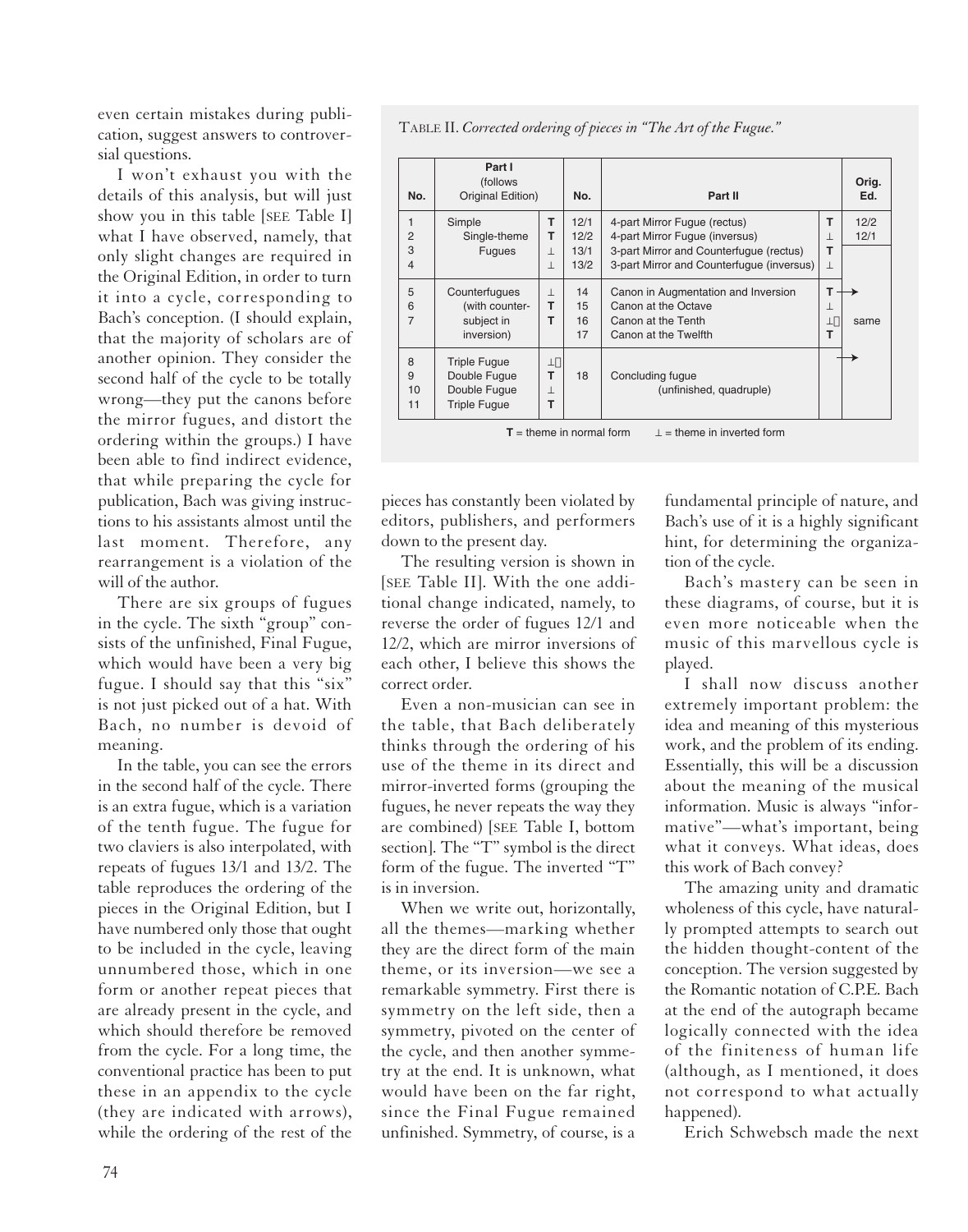FIGURE 7. *"B-A-C-H" theme in J.S. Bach's "The Art of the Fugue."*



FIGURE 8. *The two halves of the main theme.*



FIGURE 9. *Chorale "Wie schön leuchtet der Morgenstern" compared to main theme.*



attempt: He considered that the cycle embodies the birth of the personality and self-consciousness, personified by the theme B-A-C-H.2

It is a monogram of the name, "Bach." Bach placed this musical theme-symbol of his name at the end of the work, like a kind of author's signature [SEE Figure 7], but he prepared this moment throughout the entire cycle, introducing this theme in more or less covert form.

Schwebsch's idea was further developed in the conception of Erich Bergel on the polarity and unity of two spiritual spheres—the human and the divine, the cosmic, incarnated by the chromatic (in the BACH theme), and this diatonic music of the main theme.

Hans Heinrich Eggebrecht looked at the BACH theme in the Final Fugue, together with its continuation. This researcher especially emphasized the theme's striving toward the main tonic of the cycle— "D." While Schwebsch had written

about this as follows: "Just as Bach himself stood at the threshold in 1750, so *The Art of the Fugue* is spiritually located between the Cosmos and "I"-ness [individuality]. Only someone with the heart of Bach would, in the face of death, dare to place his 'I' as representative of the center of a universal development. His further elaboration of this central kernel shows that Bach was acting with all the seriousness of a universal artistic mind." Eggebrecht suggests, that "here Bach's intention was not to say I, BACH, composed this, but rather he wanted to indicate: I, BACH, am bound up with the tonic and will attain it."

Eggebrecht explains the significance of this tonic ("God") ["D"— Deo], with reference to the chorale *"Vor Deinem Thron tret ich hiermit"* ("I come before Thy throne"), which expresses the idea of the transit from this world to the next. Although this chorale is really not a part of this cycle, it was attached to the unfinished cycle by the publishers "for the satisfaction of friends of Bach's music," as they wrote in an introduction.

Allow me to make a small digression, on the problem of the unfinished fugue. Most researchers believe that the cycle remained unfinished, due to Bach's illness and death (for which the aforementioned notation by Bach's son Carl Philipp Emanuel on the last line of the unfinished Final Fugue gave some grounds). Therefore, they undertook many attempts to complete that fugue, writing it out after Bach's death.

It is my view (for which I have a whole array of evidence), that Bach deliberately left the fugue unfinished. I have encountered the idea, that Bach might have intentionally written the Final Fugue as unfinished, only in the writings of the German researcher Joseph Müller-Blattau, but he also explains this in purely biographical terms: "It is no less significant, that Bach did not dictate the last fugue any farther, but left it unfinished. Although the picture of how everything should be was before his mind's eye, it seems that he came to the realization, that his own path was finished."

The character of the cycle is, of course, not biographical, but philosophical and having to do with worldview, but it does seem that each of the versions I have mentioned contains some grain of truth.

To explain my idea, let us return to the main theme of the cycle. The theme is composed of two elements [SEE Figure 8]. It turns out, that these are elements from Protestant chorales. For Bach, the motif from a chorale is a "signifier" of a certain idea, a guide for the listener's understanding.

The theme of *The Art of the Fugue* is composed from elements of two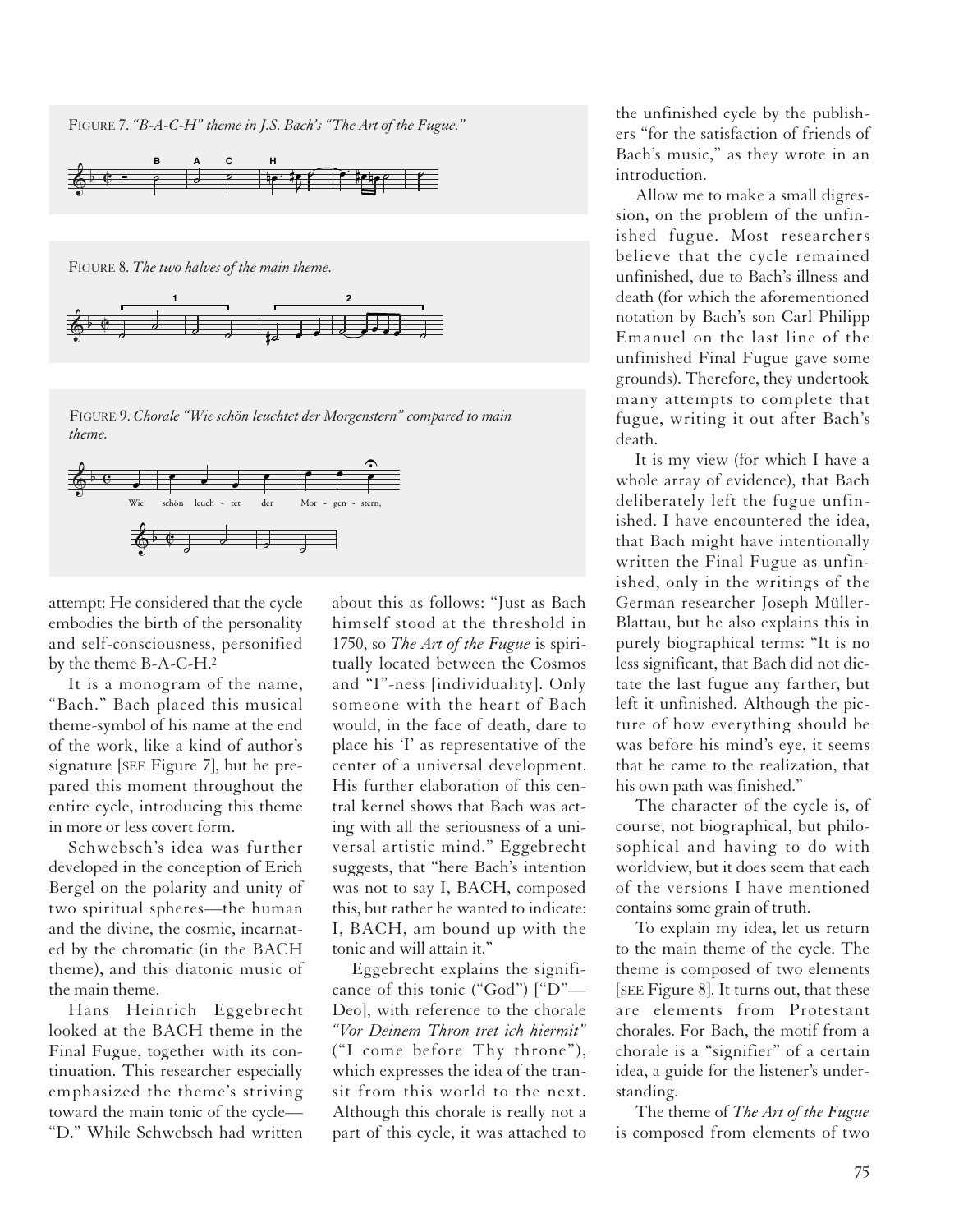chorales: the Christmas chorale, "Wie schön leuchtet der Morgenstern" ("How beautifully shines the morning star"), except that the chorale is in the major mode instead of minor [SEE Figure 9].

You may know the theme of the A<sub>p</sub> major fugue from *The Well-Tempered Clavier,* which is also a variation of this theme [SEE Figure 10]. It is in major, but a minor version of the theme is later introduced.

The second element, is from the Easter cantata "Christ lag in Todesbanden" ("Christ Lay in Death's Bands"). Combined together, it is as if they denote the extremal points of life—birth and death—as if concentrating the entirety of a life into the minute of the theme's sounding. In each fugue, the theme receives new life, a new form, while preserving unchanged a certain constant essence: It is born and, having sounded, dies, only to be born again in the next fugue. The cycle becomes an expression of the idea of the infinite life of the soul, which is repeatedly born, and continues to exist after death in some other world, the expression of which is the theme in inversion.

In effect, the idea of the immortality of the soul, the idea of reincarnation, is expressed in this way. This originally Eastern idea, which was adopted by Pythagoras and Plato, was originally interpreted in the works of Leibniz (whom Bach knew personally, and Leibniz's books were in Bach's library): Although Leibniz himself wrote about the "metamorphoses" of the soul, not about its reincarnations, his teaching did potentially contain this idea, and his followers necessarily came to this idea. (The Russian philosopher N. Lossky's studied this problem.) It is not to be excluded, that among these followers was Johann Sebastian Bach.

FIGURE 10. *Opening of Fugue XVII from J.S. Bach's "Well-Tempered Clavier."*



FIGURE 11. *Comparison of "The Art of the Fugue" with chorale "Was willst du dich, o meine Seele," and a work by Palestrina.*



FIGURE 12. *Comparison of chorale "Aus tiefer Not schrei ich zu Dir" with Final Fugue of J.S. Bach's "The Art of the Fugue."*



In this context, the gradual increase in complexity of the work with the theme in this cycle, reflects the gradual development and perfection of the soul. Its final stage the return to its divine source remains a mystery for humanity: It is at this moment, when the invisible, eternal depths are revealed, that the Final Fugue stops. Therefore, the cycle is *deliberately* unfinished. It is an expression of those invisible depths, before which man is powerless.

Not only the main version of the theme, but also its variations and the other themes, allow us to see a certain logic of associations, going in the same direction. Thus, the second variation of the theme may be connected with the theme of the chorale, "Was willst du dich, o meine Seele" ("What wilt thou, o my soul") [SEE Figure 11]. This theme, incidentally, perhaps not by accident, echoes the theme of the Sanctus in one of the masses by the Sixteenth-century composer Palestrina.

These associations, of course, are not accidental.

The theme of the Final Fugue evokes the following associated images: The first theme evokes the chorale, "Aus tiefer Not schrei ich zu Dir" ("Out of the depths I have cried to Thee") [SEE Figure 12].

The German musicologist Wilhelm Keller showed the resemblance of the main theme of *The Art of the Fugue* taken in inversion [Figure 5], with this chorale, as well.

The second theme of the Final